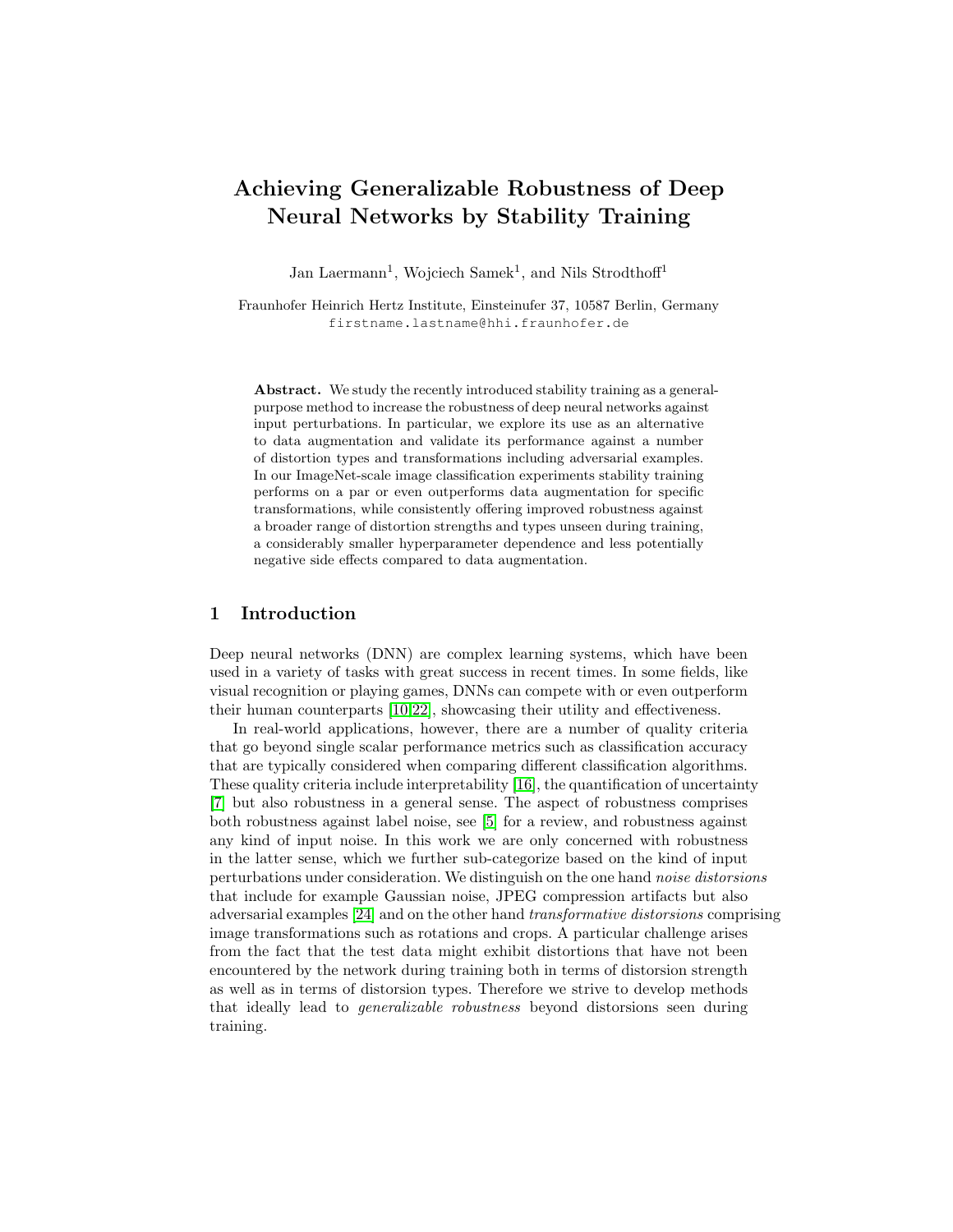#### 2 Jan Laermann, Wojciech Samek, and Nils Strodthoff

One way of increasing the robustness against input perturbations is to use data augmentation (DA) [\[13\]](#page-12-3). In fact, DA by adding perturbed copies of existing data samples is by now an established method and has been shown to greatly increase the generalizability of a given model [\[29,](#page-12-4)[26\]](#page-12-5). DA has two aspects: On the one hand, it enlarges the available training data to achieve a better generalization performance and on the other hand it increases the model's robustness against transformations used for DA. As we will see, this robustness, however, is highly specific to the kind and the particular characteristics of the perturbations used for DA. In particular, in the worst case DA can degrade the model performance for unperturbed inputs compared to the baseline model performance.

An alternative approach, which will be explored further in this work, was put forward under the name of stability training (ST) by Zheng et al [\[32\]](#page-13-0). Instead of adding distortion instances to the training corpus, ST feeds the perturbed and the reference sample to the network simultaneously and introduces a consistency constraint as additional optimization objective that tries to align the network's outputs of the perturbed image and the reference sample. By extending the original work beyond Gaussian noise perturbation considered in the original work [\[32\]](#page-13-0), we propose ST as a general-purpose alternative to DA that offers similar advantages with limited negative side effects. We also introduce modifications to the method, which mitigate weaknesses and extend its applicability. In particular, our contributions can be summarized as follows:

- We establish stability training as a competitive alternative to data augmentation, which produces comparable or superior robustness improvements across a wide range of distortion types, while exhibiting significantly lower risk to deteriorate performance compared to an unstabilized baseline model. To this end, we present a detailed analysis of the robustness of both data augmentation and stability training when trained/tested on specific distorsion types.
- We propose a symmetrical stability objective that increases the method's effectiveness in learning from data transformations, like rotations, that do not distinguish an unperturbed reference sample. The modified objective offers superior performance to data augmentation in scenarios that are likely to be encountered in real-world applications.
- We evaluate stability training as an alternative to adversarial training to increase robustness against adversarial examples generated via the fast gradient sign method [\[8\]](#page-11-3).
- As an outlook we demonstrate the prospects of using multiple distorsion types simultaneously to further improve the robustness properties.

# 2 Stability Training

Stability training aims to stabilize predictions of a deep neural network in response to small input distortions. The idea behind this approach is that an input  $x'$  that is similar to  $x$  and semantically equivalent ought to produce similar outputs  $f_{\theta}(x')$ , where  $\theta$  denotes the trainable parameters of the neural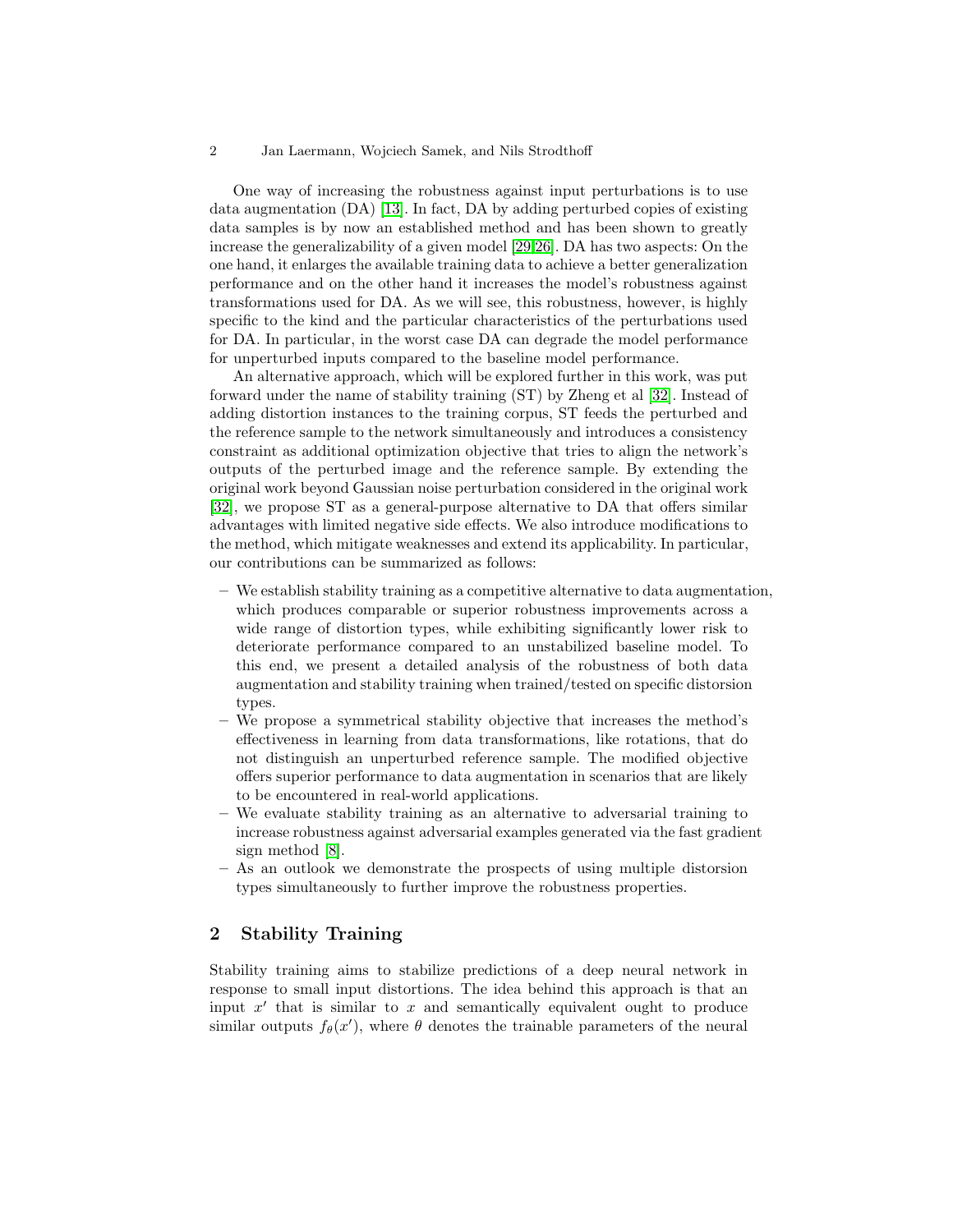network. The full optimization objective is then defined as a composite loss function of the original task  $L_0$ , for example cross-entropy between the network's prediction  $y = f_{\theta}(x)$  and the (one-hot encoded) ground truth label  $\hat{y}$ , and a separate stability objective  $L_{stab}$  which enforces the consistency constraint. More explicitly, given an original image  $x$  and a perturbed version  $x'$  of it, the combined training objective is then given by

<span id="page-2-1"></span>
$$
L(x, x', \hat{y} \theta) = L_0(x, \hat{y} \theta) + \alpha L_{\text{stab}}(x, x'; \theta), \qquad (1)
$$

where the stability loss is defined via

<span id="page-2-0"></span>
$$
L_{\text{stab}}(x, x'; \theta) = D(f_{\theta}(x), f_{\theta}(x')), \qquad (2)
$$

and the hyperparameter  $\alpha$  adjusts the relative importance of the two loss components.

The choice of a distance function  $D$  is task-specific. Whereas for regression tasks the  $L_2$ -distance is a straightforward choice, in a classification setting with  $C$  classes, where

$$
L_0(x, \hat{y}; \theta) = -\sum_{j=1}^{C} \hat{y}_j P(y_j | x; \theta), \qquad (3)
$$

the Kullback-Leibler (KL) divergence as considered in [\[32\]](#page-13-0) represents a canonical way of comparing likelihoods of original and distorted inputs

$$
D_{\text{orig}}(y, y') = D_{\text{KL}}(y || y'). \qquad (4)
$$

The stability loss function is then given by

$$
L_{\text{stab}}(x, x'; \theta) = D_{\text{KL}}(f_{\theta}(x) \parallel f_{\theta}(x'))
$$
  
= 
$$
- \sum_{j} P(y_j | x; \theta) \log \left( \frac{P(y_j | x; \theta)}{P(y_j | x'; \theta)} \right).
$$
 (5)

As the KL-divergence is not symmetric with respect to its arguments, using it as distance measure is most appropriate in situations, where the reference sample can be clearly distinguished as undistorted from the modified copy, as it is the case for distortions we categorize as coming from the noise category. For transformative distorsions such as rotations it turns out to be beneficial to consider a symmetrized stability term, i.e.

<span id="page-2-2"></span>
$$
D_{\rm sym}(y, y') = \frac{1}{2} \left( D_{\rm KL}(y || y') + D_{\rm KL}(y' || y) \right). \tag{6}
$$

At this point it is worthwhile to point out a crucial difference between stability training and DA: In the DA-setting the neural network is trained on perturbed input samples while the loss is the original loss  $L_0$  evaluated using the label of the reference image. On the contrary, stability training decouples solving the original task from stabilizing class predictions. This is achieved by evaluating the original loss  $L_0$  only for the unperturbed samples while the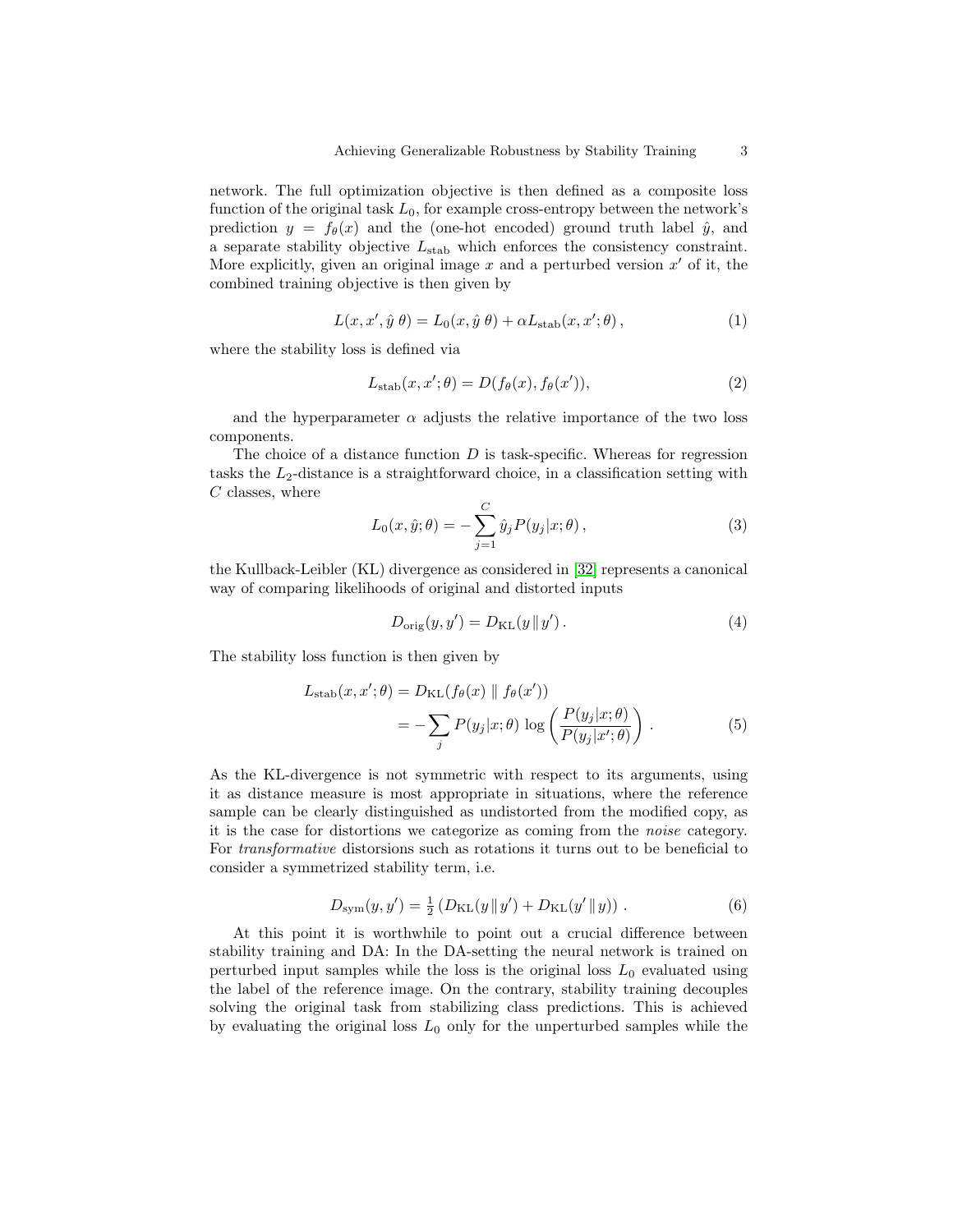perturbed samples only enter the consistency-enforcing stability loss term [\(2\)](#page-2-0). This construction reduces the potential negative side-effects of DA, where for certain hyperparameter choices DA can worsen performance on the original unperturbed dataset compared to a baseline model. Note that stability training leads to increased memory requirements as the results for passing the original batch and the perturbed batch have to be held in memory simultaneously.

# 3 Related Work

This work builds on the original article on ST [\[32\]](#page-13-0) that stands out from the literature as one of the few works that explicitly addresses increasing the robustness a neural network against generic input perturbations. We extend their work by considering train distorsions beyond Gaussian noise and a symmetric stability objective to increase the method's performance for transformative distorsions.

There is a large body of works on related methods in the context of semisupervised learning. The most relevant works for the present context can be subsumed as consistency/smoothness enforcing methods. The common idea in all cases is to impose a consistency constraint [\[18\]](#page-12-6) to enforce similar classification behavior for the original and perturbed input. On the labeled subset of the data both the original loss and the consistency loss can be evaluated, whereas on the unlabeled subset only the consistency loss is imposed. The focus in these works lies on incorporating information from the unlabeled subset to increase the model performance but none of them considered the aspect of robustness with respect to input distorsions. The main difference between the different methods lies in the way how the consistency constraint is implemented [\[1,](#page-11-4)[14,](#page-12-7)[21](#page-12-8)[,25,](#page-12-9)[15,](#page-12-10)[28,](#page-12-11)[2\]](#page-11-5).

In the domain of DA, Rajput et al [\[20\]](#page-12-12) recently presented a first theoretical investigation of the robustness properties of DA. On the practical side, there have been proposals for more elaborate implementations of DA that try to circumvent the need for dataset-specific hyperparameter searches by appropriate meta search algorithms [\[4](#page-11-6)[,30\]](#page-12-13), which focusing, however, on model performance rather than robustness. In fact, it would represent an interesting line of research to investigate also these techniques from the robustness point of view to see in detail how a far a DA strategy tailored for robustness can get. Mixup [\[31\]](#page-12-14) can be seen as an extension to DA in the sense that not only on perturbed input samples but rather on convex combinations of input samples and the corresponding labels are used during training. Recent extensions such as [\[9](#page-11-7)[,27,](#page-12-15)[2\]](#page-11-5) incorporate also a consistency constraint for stabilization.

## 4 Experimental Setup

## 4.1 Tiny ImageNet Full-Sized (TIFS) Dataset

We base our experiments on a dataset inspired by the Tiny ImageNet dataset [\[23\]](#page-12-16). The latter represents a reduced version of the original ImageNet dataset with only 200 instead of the original 1000 ImageNet classes and 500 samples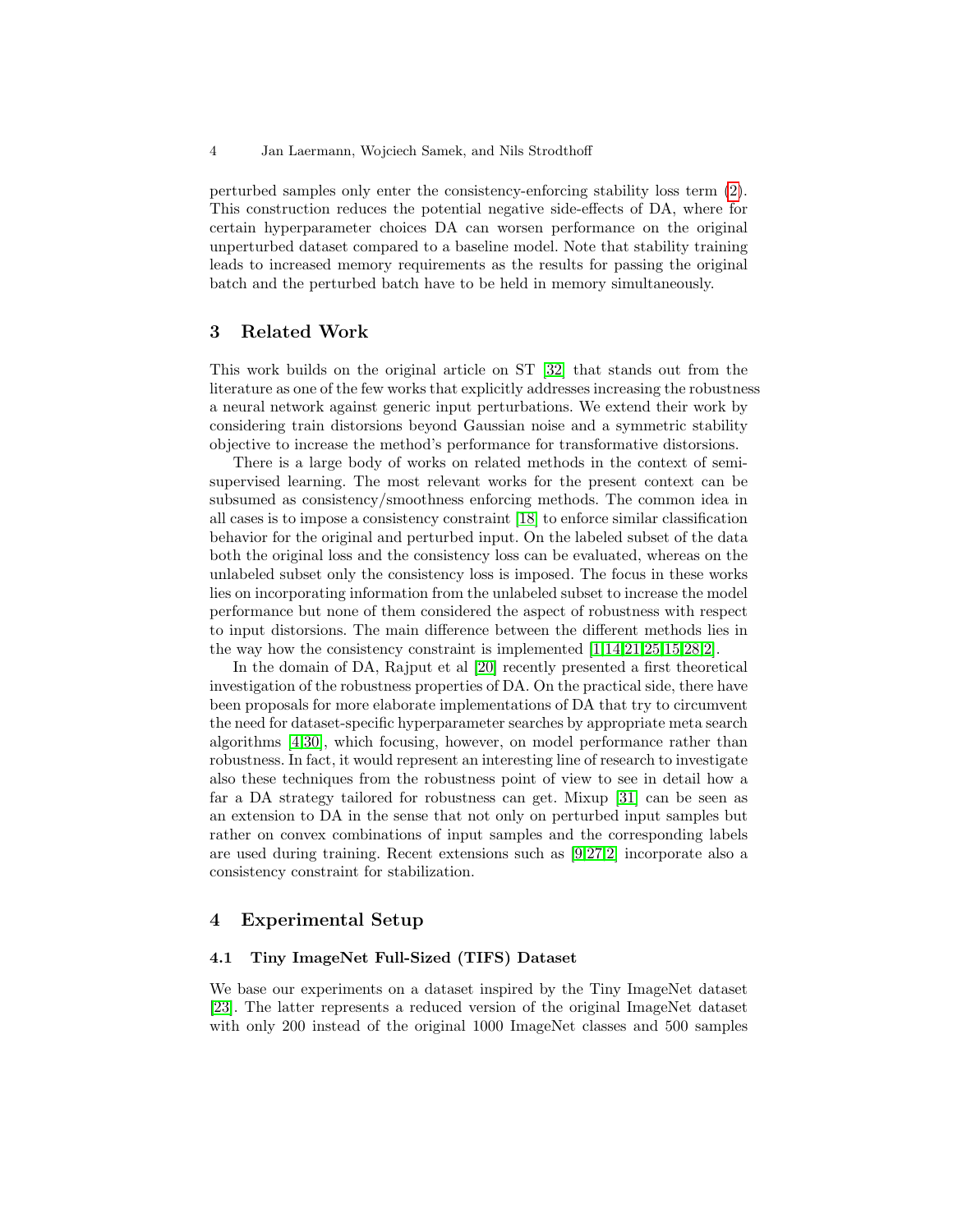per class downsized to resolution  $64 \times 64$ . As we wanted to keep the advantage of the reduced computational demands of Tiny ImageNet while working on full ImageNet resolutions, we decided to design our custom TIFS dataset along the lines of Tiny ImageNet but keeping the original samples from the ILSVRC2012 ImageNet dataset<sup>[1](#page-4-0)</sup>. As no labels are provided for the official ImageNet test set, we used the images from the original validation set as the basis for the TIFS test set and split the original training set in a cross-validation fashion, such that for each class we randomly assigned 450 samples to the training set and 50 to the validation set.

Images contained in the ImageNet dataset and thus in the TIFS dataset come at varying sizes. We preprocess the dataset such that every image in the dataset is first resized, such that the shortest side is 256 pixels in length. Next, we crop out a 224 pixels wide quadratic area, such that the center points of the crop and the image coincide. The image is then converted from RGB integer color values ranging 0 to 255, to floating-point values ranging 0 to 1. Distortions are applied at this point. Finally, we normalize and whiten the (undistorted) images such that the channel-wise mean and variance across the entire dataset are 0 and 1, respectively.

## 4.2 Model Architecture and Optimization

In our experiments, we use a deep convolutional residual network (ResNet18) [\[11\]](#page-11-8) as prototype for a state-of-the-art convolutional neural network that is presently used predominantly in computer vision applications. To optimize our model, we use mini-batch stochastic gradient descent with Nesterov accelerated momentum [\[17\]](#page-12-17) and batch normalization [\[12\]](#page-12-18). We use the default torchvision implementation of ResNet18 as supplied with Pytorch [\[19\]](#page-12-19) and use randomly initialized weights rather than pretrained weights that already include DA during pretraining.

We find that introducing the stability objective late during the training phase produces similar results to applying it from the beginning and therefore decided to use the following experimental procedure: We initially train a model for 30 epochs on the original training set with no distortions added to the preprocessing procedure. We save the model at each epoch and select the model with the highest performance on the undistorted validation set. This model serves as baseline model in the following experiments. All subsequent models are initialized with the weights of the baseline model. In an individual run using either ST or DA, the model is trained in the same fashion as the baseline model, except for a limited number of 10 epochs. For a selected distorsion we train a number of models according by varying distorsion hyperparameters. Similarly to the training of the baseline model we use the model performance on the undistorted validation set to perform early stopping, i.e. for a specific hyperparameter choice we select the model with the highest score on the undistorted validation set. We keep a fixed learning rate of 0.01 and a batch size of 128 for all experiments.

<span id="page-4-0"></span> $^{\rm 1}$  A corresponding preprocessing script will be made available after publication.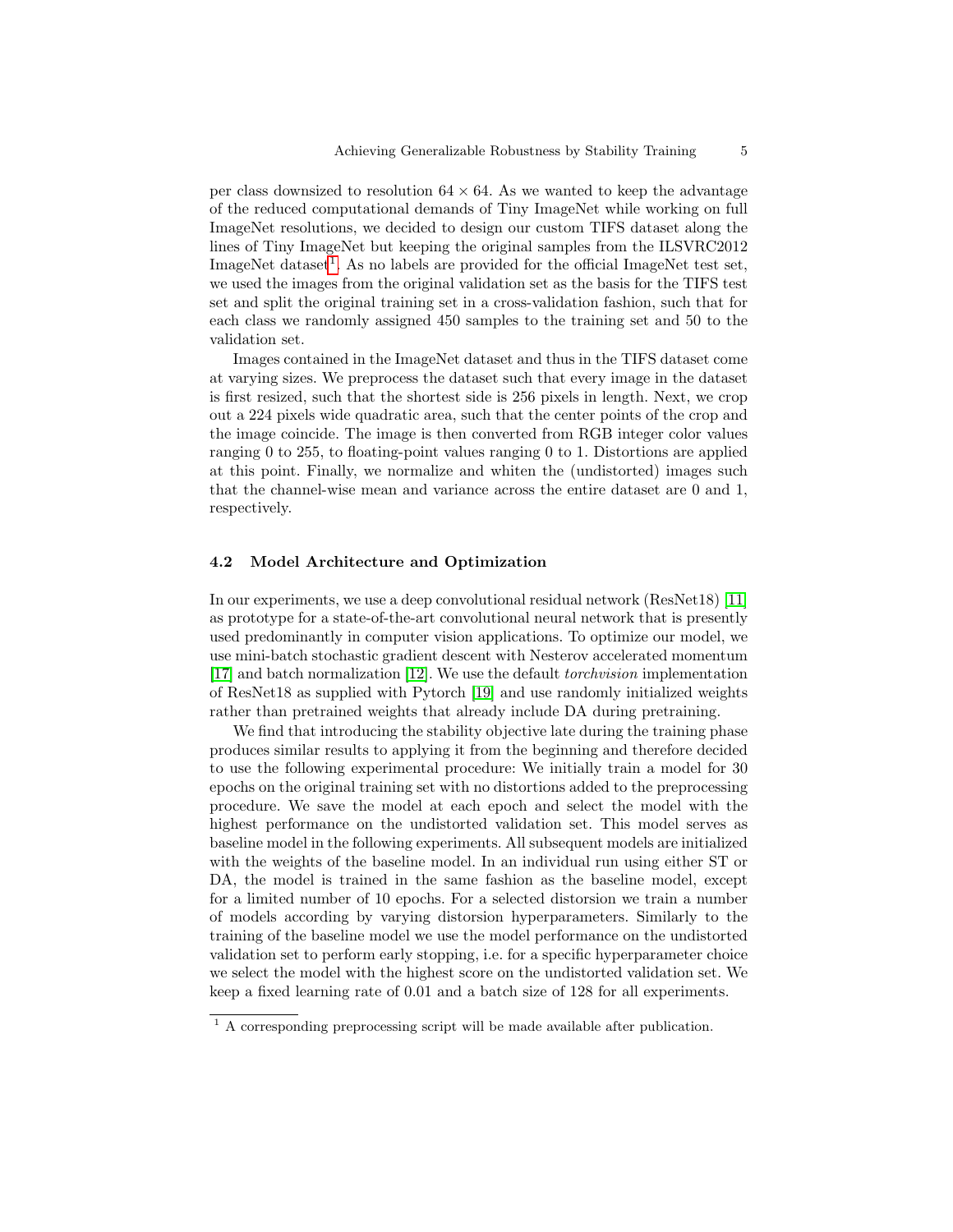#### 6 Jan Laermann, Wojciech Samek, and Nils Strodthoff

<span id="page-5-0"></span>Table 1: Considered distortion types. "Type" denotes the assignment either to N(oise) or to T(ransformative) distorsions. The column "Practical" reflect a subjectively selected parameter value likely to be encountered for distorsions in real world applications.

| Distortion (Type)                                 | Parameter                        | Practical |
|---------------------------------------------------|----------------------------------|-----------|
| Gaussian noise $(N)$                              | standard deviation $\sigma$ 0.05 |           |
| JPEG compression (N)                              | quality $q$                      | 30        |
| Thumbnail resizing (N)                            | pixel size A                     | 150       |
| FGSM Adversarial examples (N) strength $\epsilon$ |                                  | 0.001     |
| Rotation (T)                                      | $\vert$ max. rotation $\rho$     | 30        |
| Random cropping $(T)$                             | $ $ pixel offset $C$             | 3         |

We consider a range of different distortion types that are summarized in Tab. [1.](#page-5-0) As already discussed above, we broadly categorize distortions as undirected noise distorsions or as transformative distortions arising from geometric transformations of the input image. For later reference we subjectively identified a parameter value for practical distorsions, that reflects a distorsion strength likely to be encountered in real world applications or in certain settings, like FGSM, a distorsion strength where the distortion is on the verge of being detectable by a human, but has not yet surpassed that threshold.

We consider the following distorsions: Gaussian noise adds pixel-wise independent Gaussian noise to the image such that  $x'_k = x_k + \epsilon_k, \ \epsilon_k \sim \mathcal{N}(0, \sigma^2)$ , where k indicates the index of the pixel in x and the standard deviation  $\sigma$  serves as hyperparameter. JPEG compression is an image compression algorithm that aims to minimize file size while maximizing retained semantic meaning. It offers a quality level  $q \in [1, 100]$  indicating how much image quality is favored over file size. Thumbnail resizing crops the image down to a quadratic area with side-length A and afterwards resizes the image to its original dimensions. This introduces interpolation artifacts that increase in severity with lower values of A. We choose FGSM [\[8\]](#page-11-3) as an example method to produce adversarial examples for its simplicity. An example is generated via  $x' = x + \epsilon \operatorname{sign}(\nabla_x L(x, \hat{y}; \theta)),$ where  $\epsilon$  is a strength parameter and L is the full loss function. The rotation distortion represents a random rotation up to  $\rho$  degrees. Random cropping, unlike the other distortions considered here, changes the common preprocessing procedure. Usually the center point of the final crop and of the image coincide. This distortion offers a parameter  $C$  such that these points are displaced by up to C pixels in all four directions.

For DA we introduce the probability  $p$  that the selected augmentation will be applied as an additional hyperparameter. This is the default setup in which DA is applied in practical applications and allows to mitigate effects of catastrophic forgetting [\[6\]](#page-11-9), i.e. a performance deterioration on the original undistorted dataset that is observed for certain hyperparameter choices. The corresponding hyperparameter for ST is the coefficient  $\alpha$ , see Eq. [1,](#page-2-1) that sets the relative scale of the consistency loss term compared to the original loss.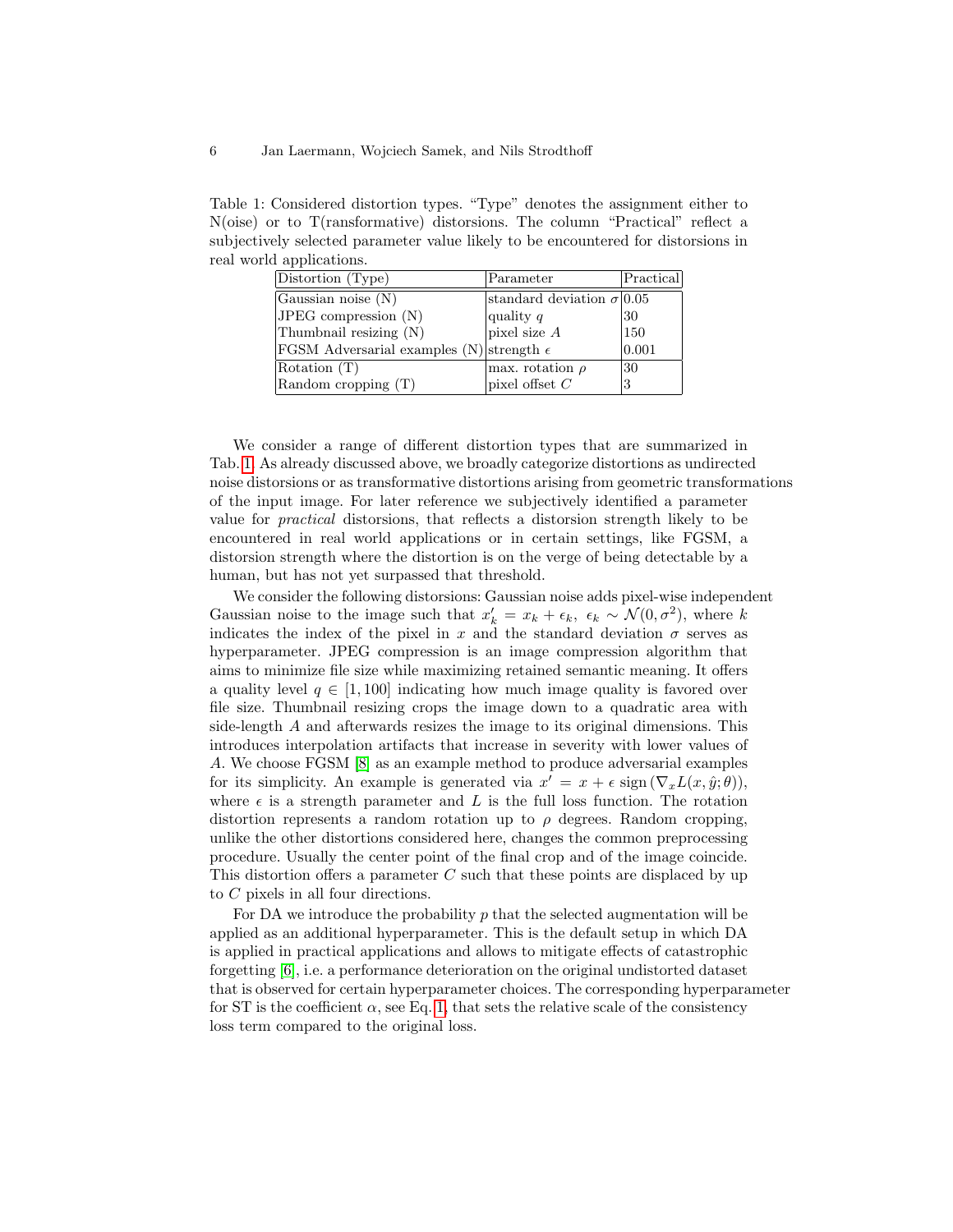<span id="page-6-0"></span>

| Hyperparameter                       | $[\text{start}, \text{end}, \# \text{points}]$ | Scale       |
|--------------------------------------|------------------------------------------------|-------------|
| ST: relative weight $\alpha$         | [0.01, 10.0, 3]                                | logarithmic |
| DA: transformation probability $p$   | [0.5, 1.0, 2]                                  | linear      |
| Gaussian noise $\sigma$              | [0.01, 1.0, 4]                                 | logarithmic |
| JPEG compression $q$                 | [90, 10, 3]                                    | linear      |
| thumbnail resizing $A$               | [20, 200, 3]                                   | linear      |
| FGSM Adversarial examples $\epsilon$ | [0.001, 1.0, 7]                                | logarithmic |
| rotation $\rho$                      | [0, 180, 3]                                    | linear      |
| random cropping $C$                  | [0, 15, 3]                                     | linear      |

Table 2: Hyperparameter ranges used during training.

We conclude this section with a remark on the intricacies of comparing ST and DA. If one uses the same batch size in both cases and fixes the number of epochs to the same value in both settings, one the one hand ST is fed twice the amount of raw data. On the other hand, if DA is trained using the same number of examples i.e. by doubling the number of epochs compared to ST, it allows DA to make the double number of label uses compared to ST. Whereas the ST performance typically stabilizes rather quickly during training, increasing the number of training epochs in the DA setting has implications on the robustness properties of the model that will be discussed qualitatively below.

## 5 Results

In the following, we refer to the type of distortion to be used for regularization in conjunction with ST or DA during training(testing) as training (test) distortion. In our experiments we train models with a variety of training distortions from both distorsion types and evaluate their performance on various test distortions, see Tab. [2](#page-6-0) for the hyperparameter ranges considered during training. The validation set is only used for early stopping based on the model performance on the undistorted validation set as described above. With the scenario of unknown test perturbation in mind, we present the corresponding test set performances for different hyperparameter choices. To guide the eye we typically report both for ST and for DA the performance of the model that performed best/worst at the specified practical distorsion level but we do not perform any form of model selection with respect to the distorsion hyperparameters. Finally, for ST we also report the performance range upper and lower bounds of any training setting at any test setting as a shaded area. This is used as an unbiased measure for the robustness of ST with respect to hyperparameter choices. In our results, we distinguish between those experiments where training and test distortion are of the same type and those where they differ. On the one hand, this allows us to investigate how well a method can increase robustness against a given distortion type and, on the other hand, it shows what side effects on other distortions this might induce.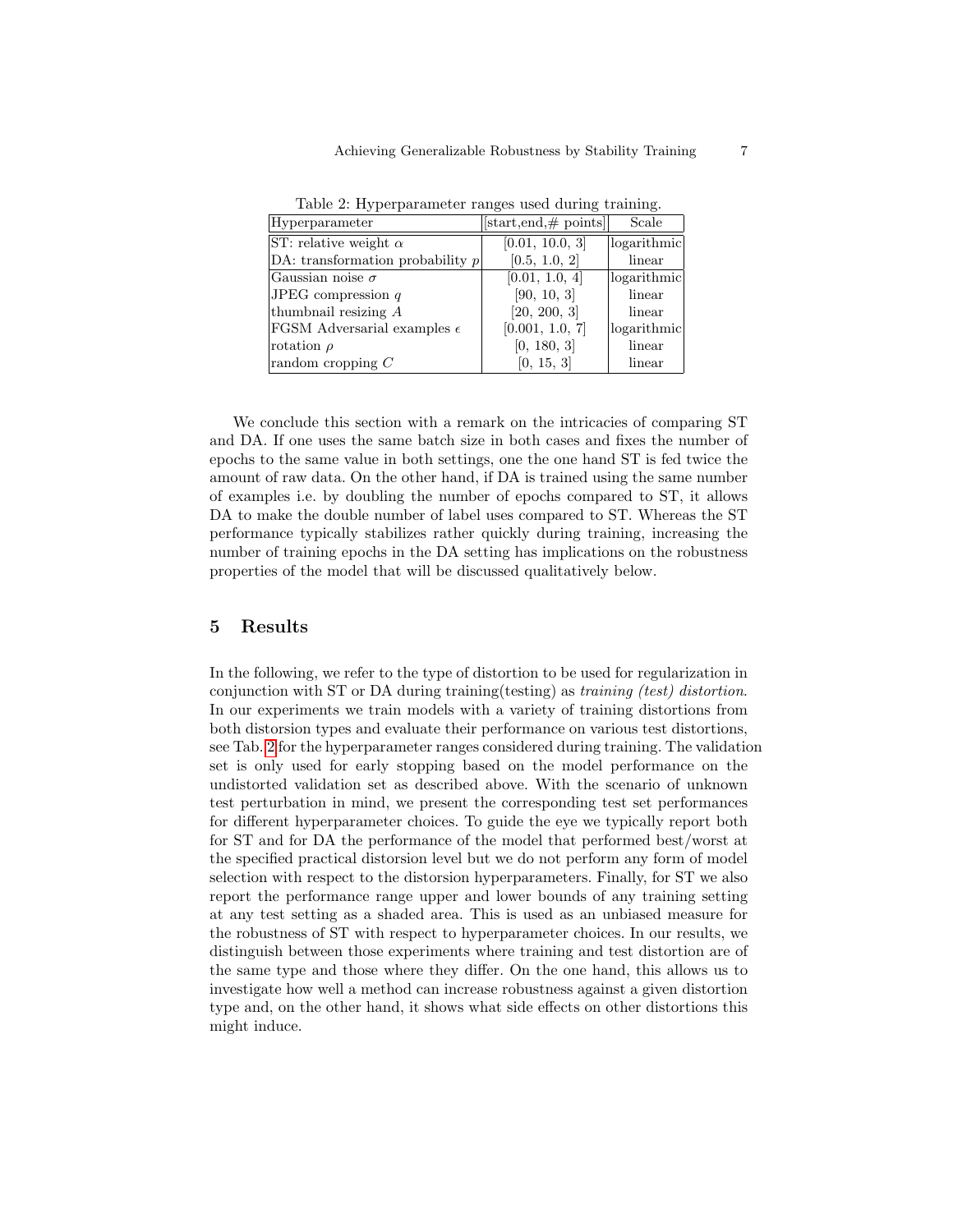<span id="page-7-0"></span>

Fig. 1: Robustness properties of stability training (ST) vs. data augmentation (DA) for noise distorsions. We typically report the performance of the best/worse model selected at the practical distorsion level. Subscripts refer to subsets of hyperparameters, i.e. [best]  $DA_{10:n=0.5}$  refers to the best model among the set of all models with hyperparameter  $p = 0.5$  trained for 10 epochs. On the contrary, values in parentheses denote hyperparameters of the selected best/worst model.

In Fig. [1](#page-7-0) we compare the robustness properties of ST and DA for three different setups within the category of noise distorsions. Fig. [1a](#page-7-0) shows the robustness using Gaussian noise as training distorsion, which corresponds to the setting considered in the original ST paper[\[32\]](#page-13-0). We observe in Fig. [1a](#page-7-0) that DA without reintroducing the reference image  $(p = 1.0)$  outperforms ST only with its peak performance at the chosen practical distortion level but shows a worse performance compared to ST elsewhere. Even more importantly, an unfavorable hyperparameter choice for DA can lead to catastrophic forgetting, which can be seen quite drastically for the worst-performing DA models. This issue can be mitigated to some degree by the reintroduction of the reference image during training, here for  $p = 0.5$ , which, however results in worse performance (compared to DA with  $p = 1.0$ ) at the practical distortion level. We also use this setting to illustrate the impact of an increased number of training epochs. Here we show results for DA trained for 20 epochs, which corresponds to the same number of batches seen during ST but double the number of labeled examples. Interestingly, increasing the number of training epochs does not result in a model with better performance or robustness. It only marginally improves the bestperforming result found at 10 epochs. Even though the worst-performing model is improved by a sizable amount from 10 to 20 epochs, the ST range as illustrated by the area shaded in gray in Fig. [1a](#page-7-0) is still considerably smaller than the range of results obtained from models trained with DA. This leaves ST as the most favorable choice for stabilizing against Gaussian noise consistent with the claims in the original paper[\[32\]](#page-13-0). The qualitative findings concerning the impact of an increased number of epochs and the comparison of  $p = 0.5$  and  $p = 1.0$  represent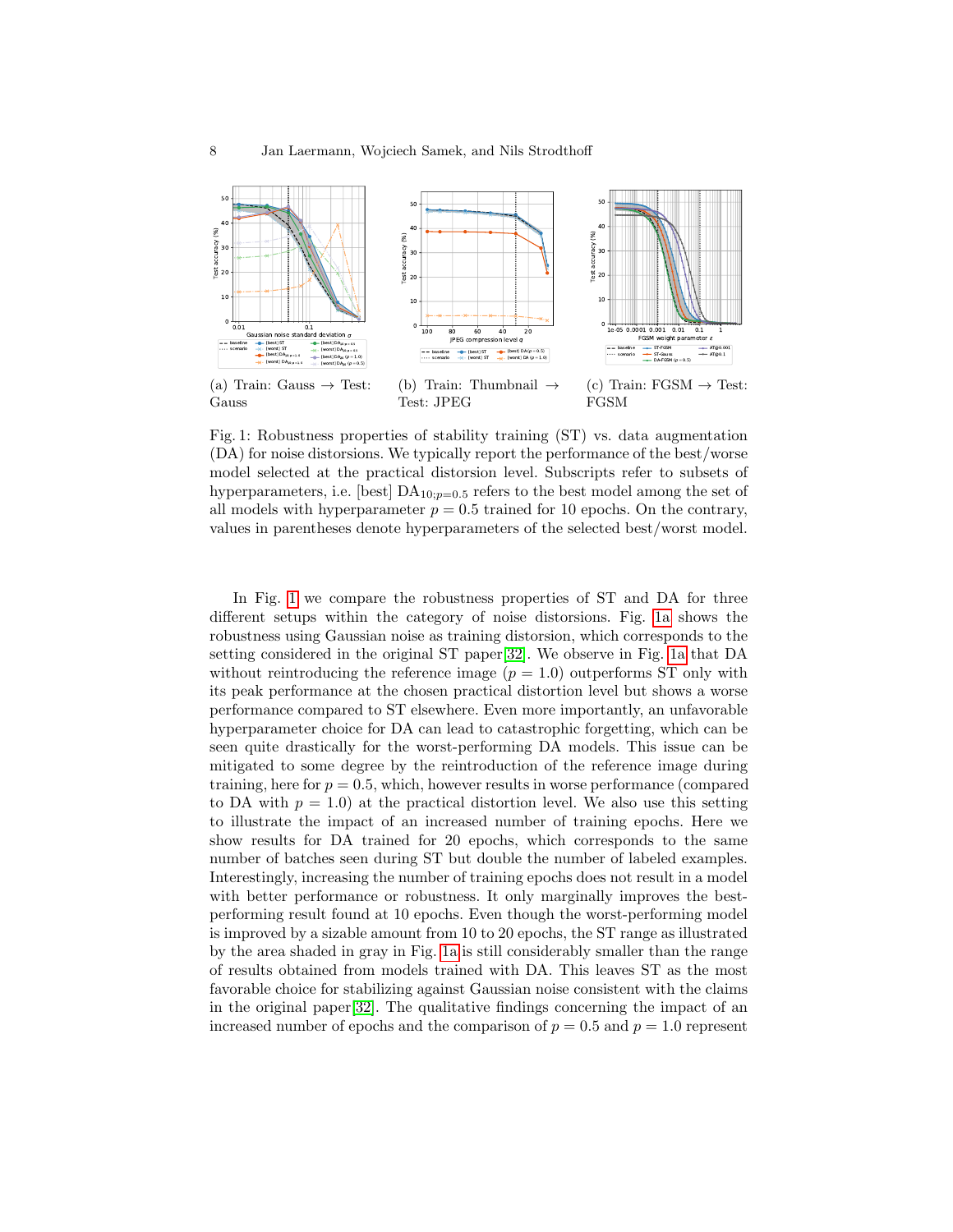a general pattern observed during all of our experiments. In the following plots we therefore conventionally show only the worst/best DA performance treating p as an additional hyperparameter and restrict ourselves to the setting of 10 training epochs for DA.

Fig. [1b](#page-7-0) illustrates the cross-distorsion performance of both DA and ST. In this particular example, we trained with thumbnail rescaling and evaluated performance on JPEG compression. This setting resembles real-world applications where the model might encounter distorsion types unseen during training. As training and test distortion do not have many characteristics in common, we do not expect to see noticeable performance improvements via either method. Importantly, however, we can observe, that DA can severely harm the model's robustness against distortion types that were not present during training. Even the best possible model trained via data augmentation performed with a deficit of nearly 10% compared to baseline. ST, on the other hand, did not show any worsening impact. This example should not convey the impression that ST cannot acquire robustness from cross-category distorsions. In fact, for any test distorsion in the noise category, ST performs best using Gaussian noise as training distorsion, while DA always favors coinciding training and test distorsions.

We also investigate the prospects of using ST to increase adversarial robustness. To this end, we dynamically generate adversarial examples via FGSM and feed them as the perturbed image via either ST, DA or adversarial training (AT) with  $\mu = 0.5$  [\[8\]](#page-11-3), where the latter corresponds to the optimization objective

$$
L_{\text{adv}}(x, x', \hat{y}) = \mu L_0(x, \hat{y}; \theta) + (1 - \mu) L_0(x', \hat{y}; \theta), \qquad (7)
$$

where  $\mu \in [0.1], x$  denotes the reference sample and x' the adversarial example and  $\hat{y}$  is the ground truth label. In Fig. [1c,](#page-7-0) we observe that DA is unable to generalize at all, performing similar to baseline. ST offers a significant improvement compared to baseline performance across the entire intensity spectrum. Standard adversarial training offers no to marginal improvements at low intensity levels, but excels in mid-ranges, where it outperforms ST. To investigate this further, we also plot the results if we had selected the best-performing model for an extreme distorsion scenario ( $\epsilon = 0.1$ ) instead of the regular practical scenario  $(\epsilon = 0.001)$ . Here we see, that adversarial training sacrifices performance in the low-intensity domain while gaining in the mid- to high-intensity domains. The ST performance remains virtually unchanged comparing the best-performing models at extreme distorsion to that a practical distorsion level. As the gray ST band indicates, ST performance never drops below baseline performance. Interestingly, even ST with Gaussian noise leads to an increased adversarial robustness compared to the baseline performance. We are very well aware of the limitations of robustness against FGSM as indicator for general adversarial robustness [\[3\]](#page-11-10) and merely see our findings as an indicator the general robustness properties of ST and a potential direction of future research.

Now we turn to the results on transformative distorsions as presented in Fig. [2.](#page-9-0) In particular, we compare the performance of the model trained using the symmetric stability objective from Eq. [6](#page-2-2) to the performance of those trained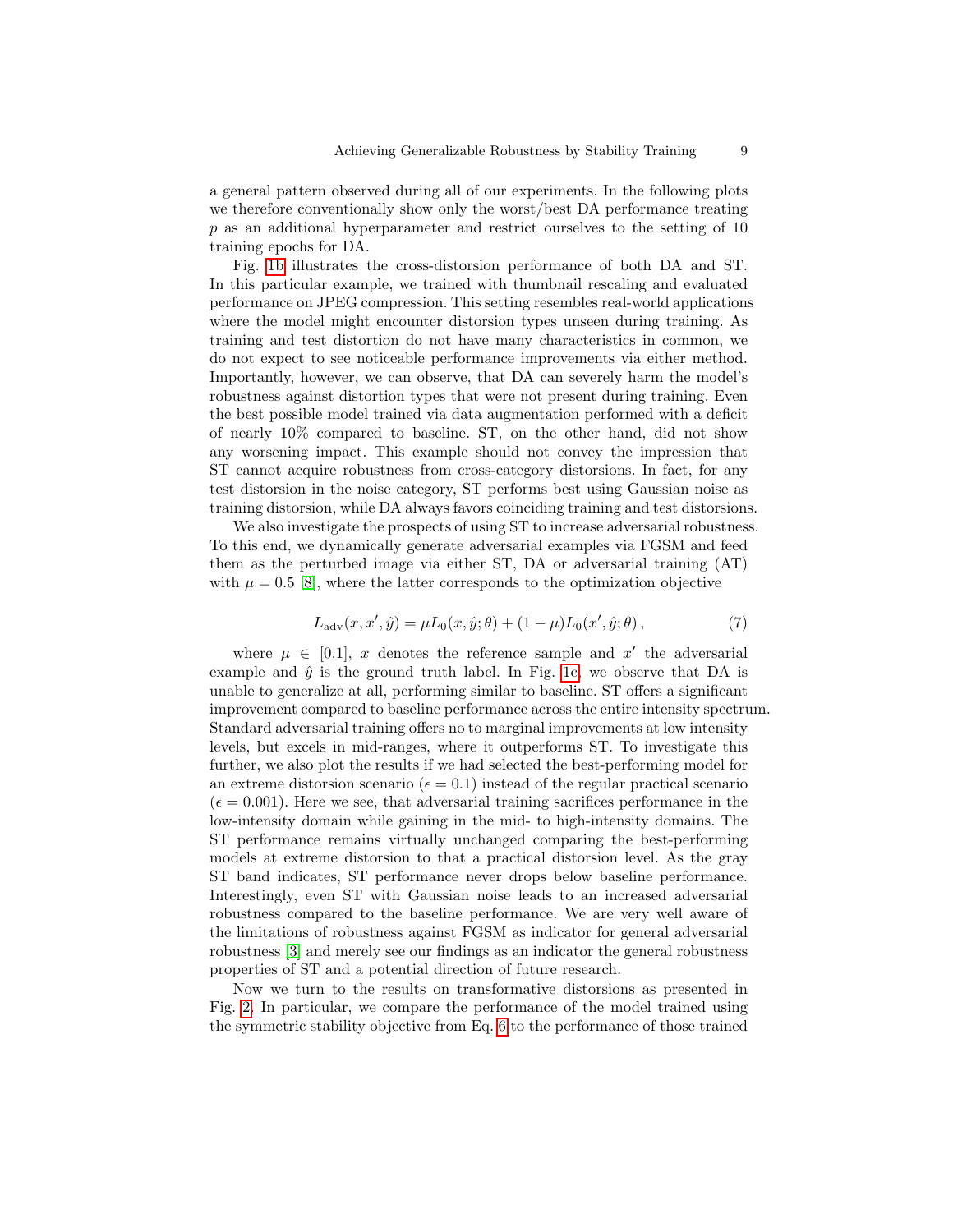<span id="page-9-0"></span>

Fig. 2: Robustness properties of stability training (ST) vs. data augmentation (DA) for transformative distorsions. We use the same color-coding and nomenclature as in Fig. [1.](#page-7-0)

with the standard stability objective. In fact, we observe in Fig. [2a](#page-9-0) that the symmetrized stability objective does remedy the shortcoming of the original stability objective when training with rotation. Across all intensity levels  $\rho >$ 0, the symmetrical objective can significantly increase the model's robustness towards rotation compared to regular ST. Even the increased performance of the original ST objective at  $\rho = 0$  is consistent with expectations as the original ST loss distinguishes the reference image. We also show performance for DA  $(p = 0.5)$  with and without  $(p = 1.0)$  reintroducing the reference image. While the reintroduction of the reference image showed improvements in Fig. [1a,](#page-7-0) we observe the opposite effect in Fig. [2a.](#page-9-0) It is important to note, that the tested rotation range beyond the practical scenario is unrealistically large for realworld applications. In the range up to rotations in the practical scenario, the symmetrical stability loss offers the best performance of all configurations. However, it is interesting to note that the performance of the worst symmetrical ST model unlike that of the worst original ST model drops below the baseline performance in the undistorted case. Similarly to the noise category experiments, we evaluate the performance across distortion instances of the different type. This is shown exemplarily in Fig. [2b,](#page-9-0) where we trained models with varying crops of the input image and evaluated the resulting performance on rotated images. Again, we observe that symmetrical ST offers the best performance of all configurations across the entire intensity spectrum. Also, the gray area shows that no ST model drops below baseline performance, while DA does for unfavorable hyperparameter choices.

At this point we summarize the results of our single-distorsion experiments: Even though we decided to present the results in the form of examples to illustrate the performance characteristics through the full range of distorsion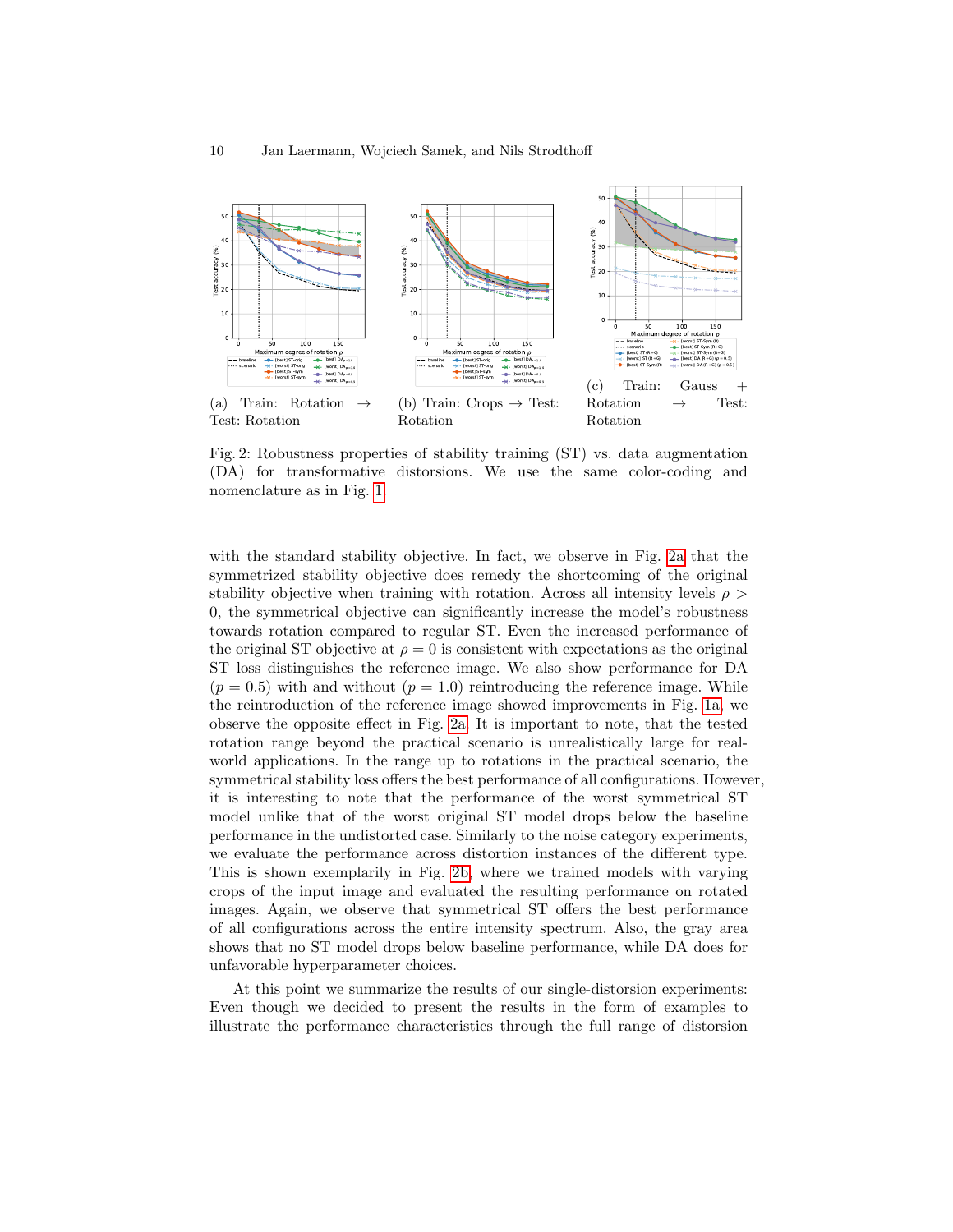strengths, we want to stress that these examples just examplify the more general picture underlying our investigations. For all considered distorsions in the setting of identical train and test distorsions ST outperformed DA in the practical distorsion range in terms of best-model performance with a considerably smaller hyperparameter dependence. In particular, DA tends to optimize robustness by increasing the peak performance at the particular distorsion characteristics used during training whereas ST typically achieves a stable performance throughout the whole practical distorsion range, see e.g. Fig. [1a.](#page-7-0) ST also shows general robustness i.e. generalizes to unseen distorsions within the same noise/transformative distorsion category. We also investigated the use of cross-category training, i.e. training using a distorsion from the noise category while evaluating on the transformative category, but observed no noticeable improvements compared to baseline performance.

The more favorable setting and an interesting direction for future research turned out to be the combination of distorsions from both categories. As ST performs best for test distorsions of the noise categoy using Gaussian noise during training, we investigate the impact of using both Gaussian noise and rotation during training and compare its performance against models trained solely with the same distortion as used for testing (rotation). As shown in Fig. [2c,](#page-9-0) regular ST offers some improvements across the entire intensity spectrum and shows no difference when adding Gaussian noise in addition to rotation during training. Data augmentation performs well when trained solely with rotation across the entire spectrum and can improve on its performance on mid to high intensity levels by adding Gaussian noise as an additional regularization. This comes, however, at the cost of a reduced performance in the practically relevant intensity range. The symmetrical stability loss offers the best performance across the entire spectrum of intensities, showcasing again how stability training is capable to utilize Gaussian noise a universal distortion approximator to generally improve robustness. Note that the ST band is considerably larger than the ST band for stabilizing just using rotations, see Fig. [2a,](#page-9-0) which is due to the fact that two training distortions are considered simultaneously. Even in this setting, the ST band is still considerably smaller than the performance range for DA applied using the two distorsions simultaneously.

# 6 Conclusion

In this work we investigated methods to increase the robustness of deep neural networks against various kinds of input distortions. To this end we thoroughly analyzed the prospects of using stability training [\[32\]](#page-13-0) for this purpose, extending it beyond its original working domain of stabilization on Gaussian noise to arbitrary input distortions. We evaluated the proposed method on an ImageNetscale image classification task and compared the robustness of models stabilized by stability training to those stabilized by data augmentation as predominantly used approach in practical applications to increase both generalization performance and robustness.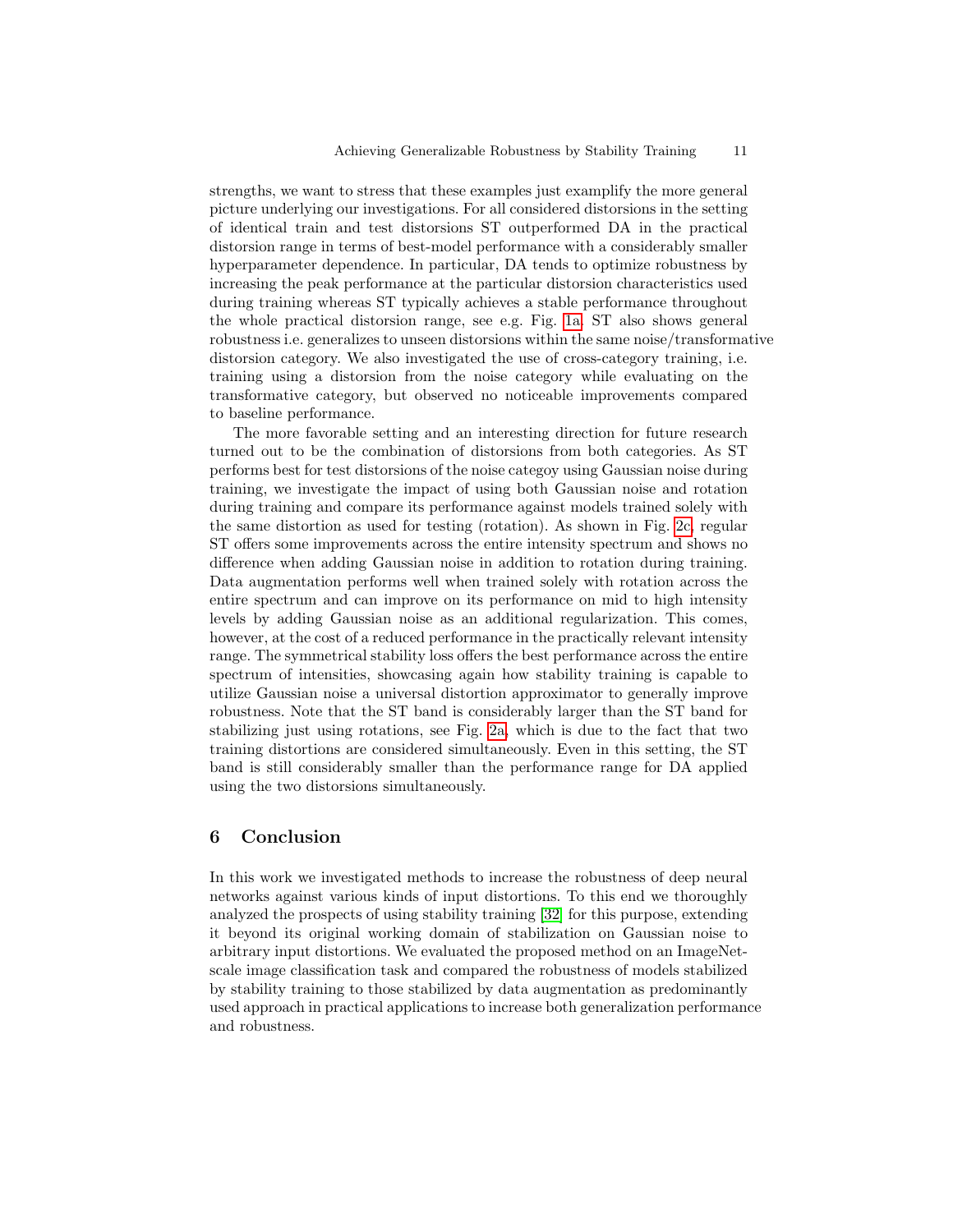#### 12 Jan Laermann, Wojciech Samek, and Nils Strodthoff

In our experiments we demonstrated that stability training performs on a par or even outperforms data augmentation in all investigated distortion settings ranging from noise distortions, including FGSM adversarial examples, to image transformations. Most importantly, stability training is considerably less sensitive to hyperparameter choices than data augmentation, whose performance on the original undistorted dataset may even deteriorate significantly compared to the baseline model for unfavorable hyperparameter values. Its generalizable robustness property makes stability training a particularly good choice for applications where the specific characteristics of the distortion to be encountered is unknown and general robustness is desired. The exploration of using multiple distortion types jointly for stabilization showed first promising results and represents an interesting direction for future research.

## Acknowledgements

This work was supported by the Bundesministerium für Bildung und Forschung (BMBF) through the Berlin Big Data Center under Grant 01IS14013A and the Berlin Center for Machine Learning under Grant 01IS180371.

## References

- <span id="page-11-4"></span>1. Bachman, P., Alsharif, O., Precup, D.: Learning with pseudo-ensembles. In: Ghahramani, Z., Welling, M., Cortes, C., Lawrence, N.D., Weinberger, K.Q. (eds.) NIPS. pp. 3365–3373. Curran Associates, Inc. (2014)
- <span id="page-11-5"></span>2. Berthelot, D., Carlini, N., Goodfellow, I., Papernot, N., Oliver, A., Raffel, C.: Mixmatch: A holistic approach to semi-supervised learning (2019)
- <span id="page-11-10"></span>3. Carlini, N., Athalye, A., Papernot, N., Brendel, W., Rauber, J., Tsipras, D., Goodfellow, I., Madry, A., Kurakin, A.: On evaluating adversarial robustness. arXiv preprint arXiv:1902.06705 (2019)
- <span id="page-11-6"></span>4. Cubuk, E.D., Zoph, B., Mane, D., Vasudevan, V., Le, Q.V.: Autoaugment: Learning augmentation policies from data. arXiv preprint arXiv:1805.09501 (2018)
- <span id="page-11-2"></span>5. Frénay, B., Verleysen, M.: Classification in the presence of label noise: a survey. IEEE transactions on neural networks and learning systems 25(5), 845–869 (2014)
- <span id="page-11-9"></span>6. French, R.M.: Catastrophic forgetting in connectionist networks. Trends in Cognitive Sciences 3(4), 128–135 (1994)
- <span id="page-11-1"></span>7. Gal, Y.: Uncertainty in deep learning. Ph.D. thesis, PhD thesis, University of Cambridge (2016)
- <span id="page-11-3"></span>8. Goodfellow, I., Shlens, J., Szegedy, C.: Explaining and Harnessing Adversarial Examples. International Conference on Learning Representations (2015)
- <span id="page-11-7"></span>9. Hataya, R., Nakayama, H.: Unifying semi-supervised and robust learning by mixup. In: ICLR The 2nd Learning from Limited Labeled Data (LLD) Workshop (2019)
- <span id="page-11-0"></span>10. He, K., Zhang, X., Ren, S., Sun, J.: Delving Deep into Rectifiers: Surpassing Human-Level Performance on ImageNet Classification. CVPR pp. 1026–1034 (2015)
- <span id="page-11-8"></span>11. He, K., Zhang, X., Ren, S., Sun, J.: Deep Residual Learning for Image Recognition. CVPR pp. 770–778 (2016)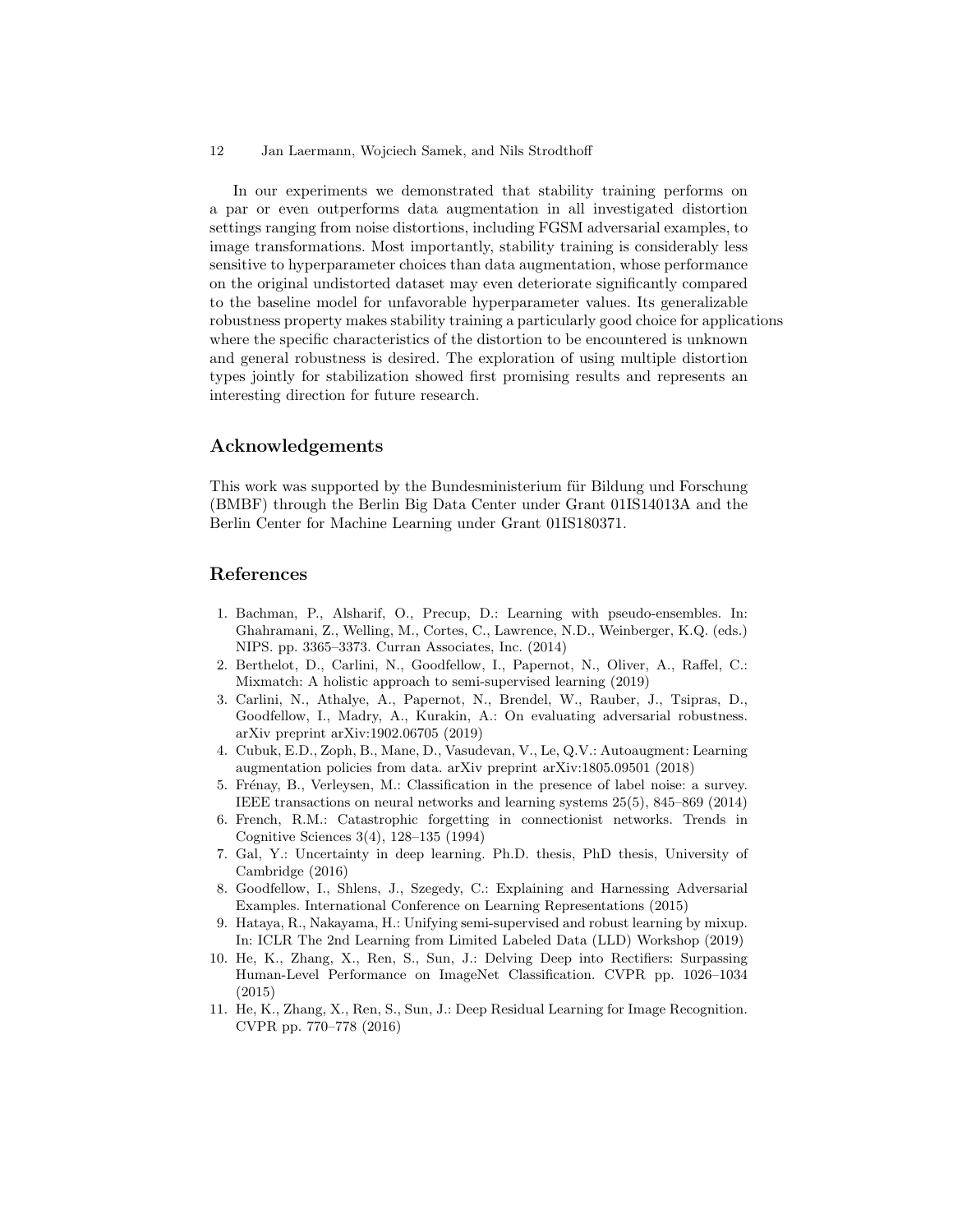- <span id="page-12-18"></span>12. Ioffe, S., Szegedy, C.: Batch Normalization: Accelerating Deep Network Training by Reducing Internal Covariate Shift. ICML pp. 448–456 (2015)
- <span id="page-12-3"></span>13. Krizhevsky, A., Sutskever, I., Hinton, G.E.: Imagenet classification with deep convolutional neural networks. In: Pereira, F., Burges, C., Bottou, L., Weinberger, K. (eds.) NIPS. pp. 1097–1105. Curran Associates Inc., USA (2012)
- <span id="page-12-7"></span>14. Laine, S., Aila, T.: Temporal ensembling for semi-supervised learning. ICLR (2017)
- <span id="page-12-10"></span>15. Miyato, T., ichi Maeda, S., Koyama, M., Ishii, S.: Virtual adversarial training: a regularization method for supervised and semi-supervised learning. IEEE transactions on pattern analysis and machine intelligence (2018)
- <span id="page-12-1"></span>16. Montavon, G., Samek, W., M¨uller, K.R.: Methods for interpreting and understanding deep neural networks. Digital Signal Processing 73, 1–15 (2018)
- <span id="page-12-17"></span>17. Nesterov, Y.: A method for unconstrained convex minimization problem with the rate of convergence  $O(1/k^2)$ . In: Doklady AN USSR. vol. 269, pp. 543–547 (1983)
- <span id="page-12-6"></span>18. Oliver, A., Odena, A., Raffel, C., Cubuk, E.D., Goodfellow, I.J.: Realistic evaluation of deep semi-supervised learning algorithms. arXiv preprint arXiv:1804.09170 (2018)
- <span id="page-12-19"></span>19. Paszke, A., Gross, S., Chintala, S., Chanan, G., Yang, E., DeVito, Z., Lin, Z., Desmaison, A., Antiga, L., Lerer, A.: Automatic differentiation in pytorch. In: NIPS Autodiff Workshop (2017)
- <span id="page-12-12"></span>20. Rajput, S., Feng, Z., Charles, Z., Loh, P.L., Papailiopoulos, D.: Does data augmentation lead to positive margin? arXiv preprint arXiv:1905.03177 (2019)
- <span id="page-12-8"></span>21. Sajjadi, M., Javanmardi, M., Tasdizen, T.: Regularization with stochastic transformations and perturbations for deep semi-supervised learning. NIPS pp. 1171–1179 (2016)
- <span id="page-12-0"></span>22. Silver, D., Huang, A., Maddison, C.J., Guez, A., Sifre, L., van den Driessche, G., Schrittwieser, J., Antonoglou, I., Panneershelvam, V., Lanctot, M., Dieleman, S., Grewe, D., Nham, J., Kalchbrenner, N., Sutskever, I., Lillicrap, T., Leach, M., Kavukcuoglu, K., Graepel, T., Hassabis, D.: Mastering the game of Go with deep neural networks and tree search. Nature 529(7587), 484–489 (2016)
- <span id="page-12-16"></span>23. Stanford University's CS231 course: Tiny ImageNet. [https://tiny-imagenet.](https://tiny-imagenet.herokuapp.com/) [herokuapp.com/](https://tiny-imagenet.herokuapp.com/), accessed: 2019-05-07
- <span id="page-12-2"></span>24. Szegedy, C., Zaremba, W., Sutskever, I., Bruna, J., Erhan, D., Goodfellow, I., Fergus, R.: Intriguing properties of neural networks. arXiv preprint arXiv:1312.6199 (2013)
- <span id="page-12-9"></span>25. Tarvainen, A., Valpola, H.: Mean teachers are better role models: Weight-averaged consistency targets improve semi-supervised deep learning results. NIPS (2017)
- <span id="page-12-5"></span>26. Taylor, L., Nitschke, G.: Improving Deep Learning using Generic Data Augmentation. arXiv preprint arXiv:1708.06020 (2017)
- <span id="page-12-15"></span>27. Verma, V., Lamb, A., Kannala, J., Bengio, Y., Lopez-Paz, D.: Interpolation consistency training for semi-supervised learning. arXiv preprint arXiv:1903.03825 (2019)
- <span id="page-12-11"></span>28. Xie, Q., Dai, Z., Hovy, E., Luong, M.T., Le, Q.V.: Unsupervised data augmentation. arXiv preprint arXiv:1904.12848 (2019)
- <span id="page-12-4"></span>29. Yaeger, L.S., Lyon, R.F., Webb, B.J.: Effective Training of a Neural Network Character Classifier for Word Recognition. In: Mozer, M.C., Jordan, M.I., Petsche, T. (eds.) NIPS, pp. 807–816. MIT Press (1997)
- <span id="page-12-13"></span>30. Zhang, C., Cui, J., Yang, B.: Learning optimal data augmentation policies via bayesian optimization for image classification tasks (2019)
- <span id="page-12-14"></span>31. Zhang, H., Cisse, M., Dauphin, Y.N., Lopez-Paz, D.: mixup: Beyond empirical risk minimization. ICLR (2018)